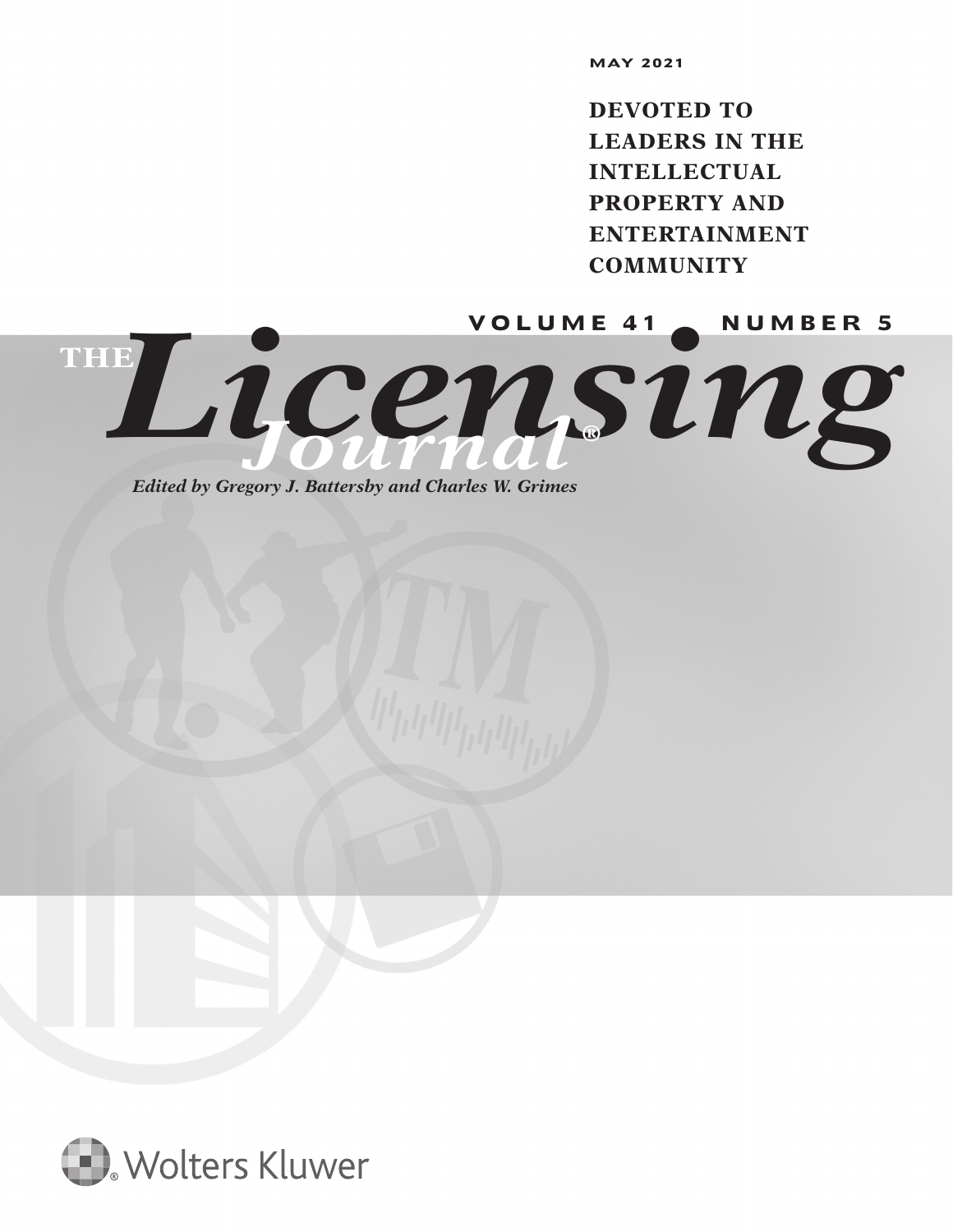# *Nonfungible Tokens and the Music Industry: Legal Considerations*

**David C. Eisman, Stuart D. Levi, Mana Ghaemmaghami, MacKinzie M. Neal, and Theo Sedlmayr**

*David C. Eisman is head of Skadden's Entertainment Group and a member of the firm's Financial Oversight and Audit Committee. He has a broad range of experience in mergers and acquisitions, securities law matters, partnerships, financings, joint ventures, and strategic alliances.*

*Stuart D. Levi is co-head of Skadden's Intellectual Property and Technology Group, and he coordinates the firm's blockchain, outsourcing, and privacy practices. He has been a recognized leader in the technology transaction field for over 30 years and in 2018 was recognized as a National Law Journal Trailblazer in cryptocurrency, blockchain, and fintech.*

*Mana Ghaemmaghami is an Intellectual Property and Technology associate in Skadden's New York office.*

*MacKinzie M. Neal is an Intellectual Property and Technology associate in Skadden's New York office.*

*Theo Sedlmayr is a Founding Partner of Sedlmayr & Associates.*

Nonfungible tokens (NFTs) have, in recent weeks, gone from a relatively obscure form of digital collectible stored on a blockchain to a virtual "gold rush" for artists, labels, and other music rights owners looking for ways to capitalize on new revenue streams. If the trend continues, the potential profits from artist NFTs—which were not typically baked into industry models—may further boost music catalog and publishing values for the benefit of artists, labels, and other music rights holders, and create opportunities for artists to generate new content and connect with fans.

In the rush to market, artists and other stakeholders should be careful and strategic in navigating the legal issues of "minting" and selling NFTs. This article sets forth key legal considerations that artists should consider in developing and executing their NFT strategy.

### **What Are NFTs?**

An NFT is essentially a digital certificate of certain rights associated with an asset—typically, a digital one—that is stored on blockchains, the decentralized computer networks that underpin most cryptocurrencies. "Nonfungible" simply means that each token is unique, to contrast it with other blockchain tokens such as cryptocurrencies—that are "fungible" (*e.g*., every bitcoin is the same, just like every dollar is the same). The importance of NFTs is that even though digital works can be quickly and easily replicated, the NFT owner can claim rights in the "original" of that work. NFTs can also be associated with physical goods or experiences, with the NFT acting as a "digital password" or key to authenticate the NFT owner.

While there is often just one NFT associated with a work, a creator could also create a limited-edition series of NFTs all related to one work, such as special access to certain videos or music available only to a set of "superfans" who purchased the NFTs. NFTs might also be used as a mean to generate tickets to an event. Today, most NFTs are bought and sold through third-party marketplaces that also provide the technology support to mint new NFTs.

A powerful feature of blockchains, and one that is essential to NFTs, is that because each "block" of transactions is cryptographically linked to the one before it, they are immutable—meaning that for all practical purposes, historical records of transactions cannot be altered. Thus, it is not possible to modify the NFT itself, such as by changing the owner or modifying what works are associated with that NFT.

While an NFT is stored on a blockchain, in many cases the work associated with the NFT is not. Instead, most NFTs include a metadata field with a pointer or link to an off-chain resource where the associated work is stored. Thus, while the NFT might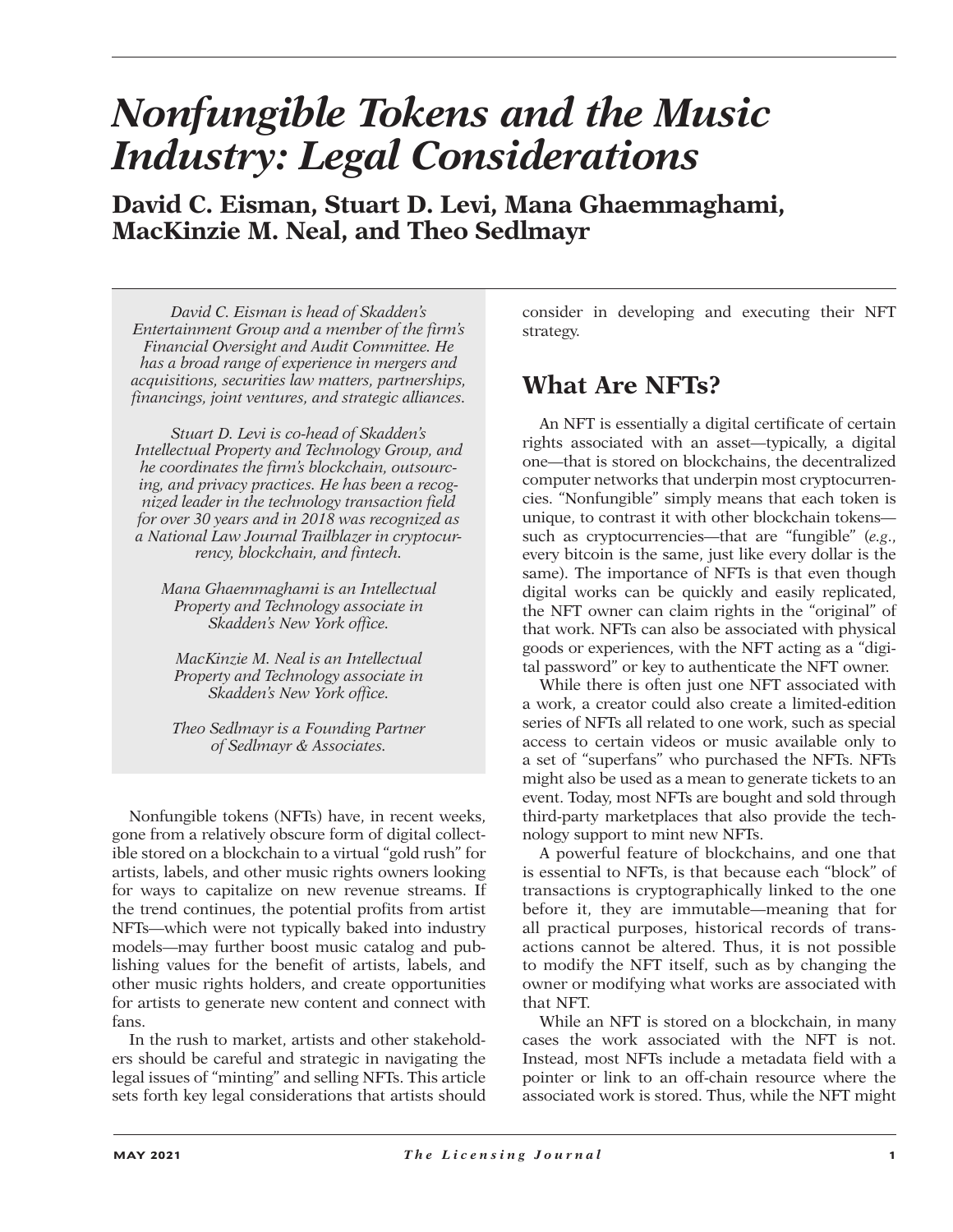itself be immutable, the off-chain work may not have that same persistence.

### **NFTs in the Music Industry**

The music industry already has embraced NFTs in highly creative ways, seeking to expand fan bases, connect with existing ones and generate new sources of revenue. This does not just mean providing access to music—artists have also created NFTs associated with digital art, physical goods, and live experiences. For example, in early February 2021, Mike Shinoda, co-founder of the band Linkin Park, dropped an NFT associated with a 37-second clip of an unreleased song accompanied by an animation titled "One Hundredth Stream." Kings of Leon made headlines when it auctioned an NFT that included four front row tickets to one Kings of Leon headline show per tour anywhere in the world, a meet and greet with the band, tour merchandise, and use of an SUV limousine. And electronic music producer 3LAU has minted an NFT that can be redeemed for a custom song by 3LAU, in addition to unreleased music and a bonus physical, signed vinyl record.

# **Legal Considerations**

#### **What Rights Are Required to Mint an NFT?**

A musical artist's ability to successfully mint and sell NFTs requires a careful evaluation of the basket of legal rights owned by the artist, and those rights owned or granted to third parties—including music labels, publishers, and merchandise rights holders. In cases where the musical artist is combining their work with the creators of digital art or videos, the rights of those creators need to be taken into account as well. In addition, a musical work may have joint authors or be subject to exclusive licenses that impact who has the right to create an NFT. Knowledge of these rights is critical not only to avoid claims of infringement but also because most NFT marketplaces require robust representations that the person or entity minting an NFT has all appropriate rights.

Under U.S. law, a creator owns the copyright in a creative work upon the creation of that work and its fixation in tangible form, regardless of the medium. The copyright holder enjoys a "bundle of rights" with respect to the work: the exclusive right to reproduce, prepare derivative works of, publicly perform, and publicly display the work. This "bundle of rights"

can be held or licensed by the copyright holder in whole or in part, but critically, unless the rights are expressly assigned or licensed away, they remain with the copyright holder. The creator or "author" of a work is not necessarily the copyright owner. For example, employers hold the copyright in works created by employees, and commissioning parties hold the copyright in certain categories of works created by independent contractors if they are specified to be "works made for hire." The boilerplate language in many record label deals is drafted as "work for hire" agreements.

Musical works present their own unique set of issues. Generally, each piece of recorded music has a compositional copyright in the music itself (the musical composition and lyrics) and a master copyright in the sound recording that is the particular expression of that composition as created by performing or recording artists. The master rights are held by the artist or, more typically, by a label. If a third party or musical artist that does not own the copyright in a piece of music wants to create a derivative work of a composition or a master recording, such as by combining a musical work with a video clip, they will require a "sync license" to use the composition and a master use license to use the master recording. Creating an audio-only recording of a composition requires a "mechanical license."

When it comes to minting an NFT, the rights required will depend on what work is associated with that NFT. For example, an artist who creates a new music video clip that they want to "tokenize" as an NFT will need to be sure they have the appropriate rights and licenses to do so (including from any collaborating vocalists and musicians, or samples used in the sound recording and with respect to any songwriters and their publishers, as well as those of interpolations that may have been incorporated into the underlying musical work). Once a work exists, be it a new work created for purposes of minting an NFT or an existing work that a party would like to tokenize, one needs to consider what rights are required to actually create an NFT—in effect, who has the right to grant a purchaser with a digital "certificate of ownership" of an "authentic" version. Here, in addition to understanding the basic copyright ownership rights in the underlying composition, sound recording, and visual work, the minter of the NFT will also need to review any contracts attaching to that musical work, such as record label agreements, to determine which party has the legal right to mint the NFT.

Artists who have not yet signed with a label, or who are no longer subject to the terms of a label agreement, have maximum flexibility in the NFTs they can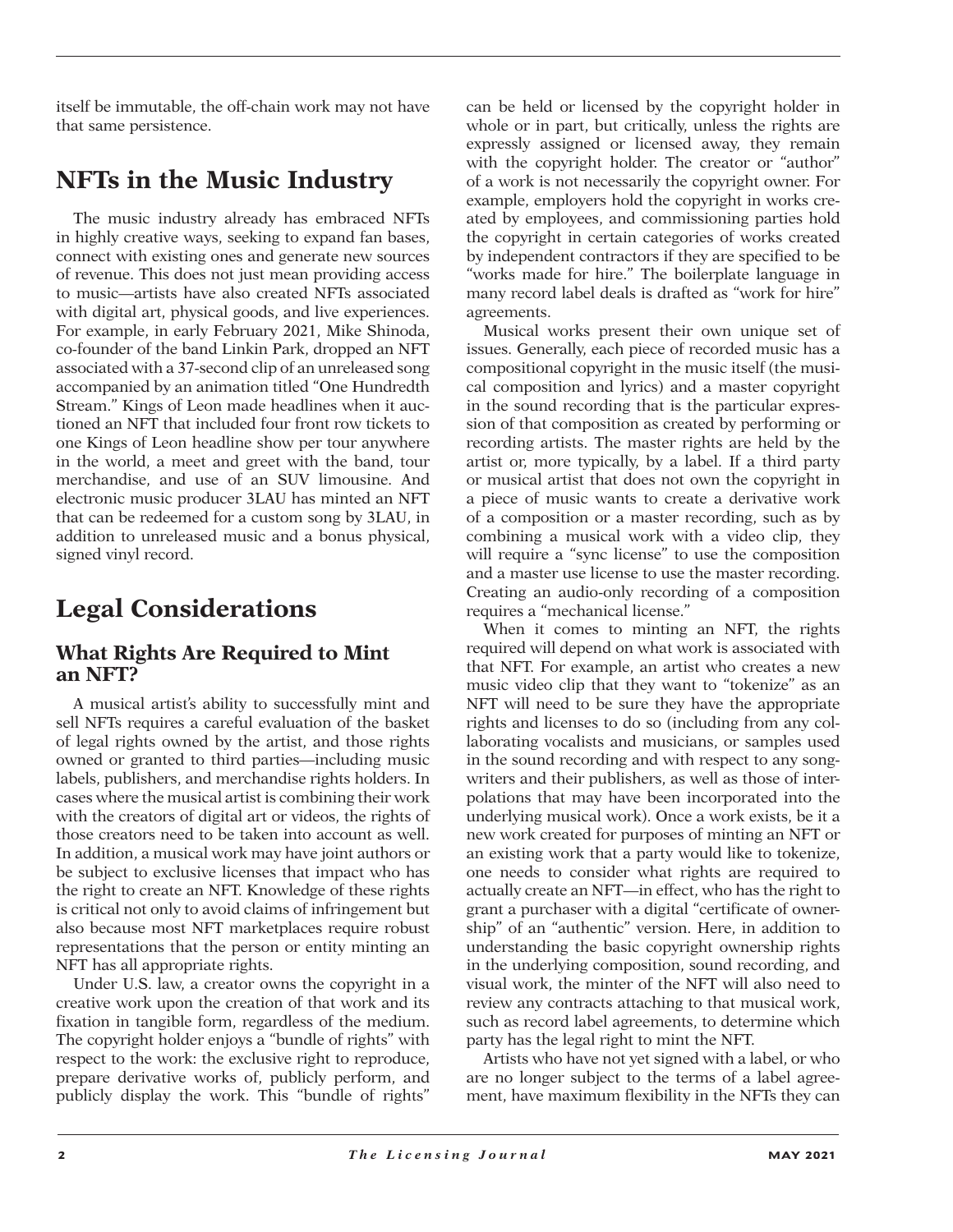mint for their master recordings, subject to obtaining grants of rights that may be held by joint owners or exclusive licensees.

New or emerging artists affiliated with a major or independent record label typically sign an exclusive artist recording agreement that grants the label exclusive rights to exploit a broad range of rights related to the artist's recording and album-related artwork for the life of the applicable copyright. Virtually, all label agreement forms include "catch all" language that is intended to capture exploitation of the relevant recordings or related artwork on future-developed technologies and platforms not in existence at the time the artist signed the label agreement. There is a reasonable argument that the minting of an NFT associated with a recording or artwork would be captured by such language.

Established artists, on the other hand, may have had more leverage with their label to carve out or "reserve" certain rights (*e.g*., merchandise) or have certain rights revert back to the artist after a negotiated period following expiration of their label agreement. Whether the artist or the label has the right to mint an NFT will often depend on the specific wording of the agreement and what type of asset or exploitation right one considers an NFT to be. Artists may seek to "engineer around" these clauses by minting NFTs that fall outside of the scope of rights that a label might have. For example, an artist may seek to capitalize on their name recognition and produce original nonmusical works such as digital art that are not tied to songs or an album. In these situations, the artist's representatives would be wise to conduct a review of their client's trademark registrations as well as the scope of any merchandising agreements that may be in effect.

We can expect that labels will be careful to explicitly address NFT rights in their agreements going forward. When negotiating these rights, the parties will want to take into account the fact that NFTs, as noted, can be associated with a wide range of digital works, or coupons for redemption of physical goods such as merchandise and experiences such as backstage meet and greet events offering direct contact with the artist. An NFT might also involve some use of the artist's name, image, or likeness intended to be granted in perpetuity. Merely allocating broad "NFT rights" to one party may miss some of these nuances. In addition, there are multiple different blockchains and NFT marketplaces, many of which do not interact with one another. The parties will want to take that into account when determining the scope of NFT rights and may want to consider the inclusion of blockchain-specific disclosures and risk factors.

#### **What Rights Does the Purchase Obtain?**

Purchasers of NFTs generally do not obtain any intellectual property ownership in the work associated with the NFT. This is no different from the way in which the purchase of nondigital assets operate. A purchaser of a painting, for example, does not obtain the rights to make posters of that work. Such rights would only transfer to the NFT holder through an explicit assignment, and most NFT marketplaces make clear that no rights are transferred. In some cases, the artists themselves make this clear when they offer their NFTs for sale.

A common misconception is that NFTs automatically provide a certification of authenticity. In reality, while an NFT allows one to view the blockchain address of its original creator, some independent means of verification is required to determine that the person or entity associated with that address is who they claim to be or has the appropriate rights in the associated work. Purchasers should make sure that there is some way to authenticate the creator of the NFT before they purchase.

#### **Who Is Entitled to the Revenue Stream From the NFT?**

NFTs are actually nothing more than pieces of computer code on a blockchain. This allows them to be configured such that each time the NFT is transferred to a new owner, a royalty or commission payment in the form of a cryptocurrency is automatically transferred to the digital wallet of one or more stakeholders (*e.g*., the artist, label, manager, etc.).

Which party is entitled to the profits from the initial sale of an NFT or a future revenue stream will depend on the terms of the contractual arrangement between the parties and how NFT rights are categorized in agreements that do not reference them explicitly. Established artists may have leverage to negotiate special negotiated "splits" with their label, particularly if the label wants to motivate the artist to create NFTs. In fact, some labels and other rights owners are eager to cut deals with artists to encourage them to create and drop NFTs (*e.g*., providing advance consent to a particular NFT or genre of NFTs, or agreeing to a negotiated split of the net proceeds).

The market for artist-label NFT profit splits is evolving, and artists should be strategic in developing and executing their game plan, including identifying key deal terms, with their advisers. Artists will also want to pay attention to how the label recoups its NFT-related costs, given that most marketplaces charge a fee for minting NFTs, and there may be other costs associated with storing and preserving